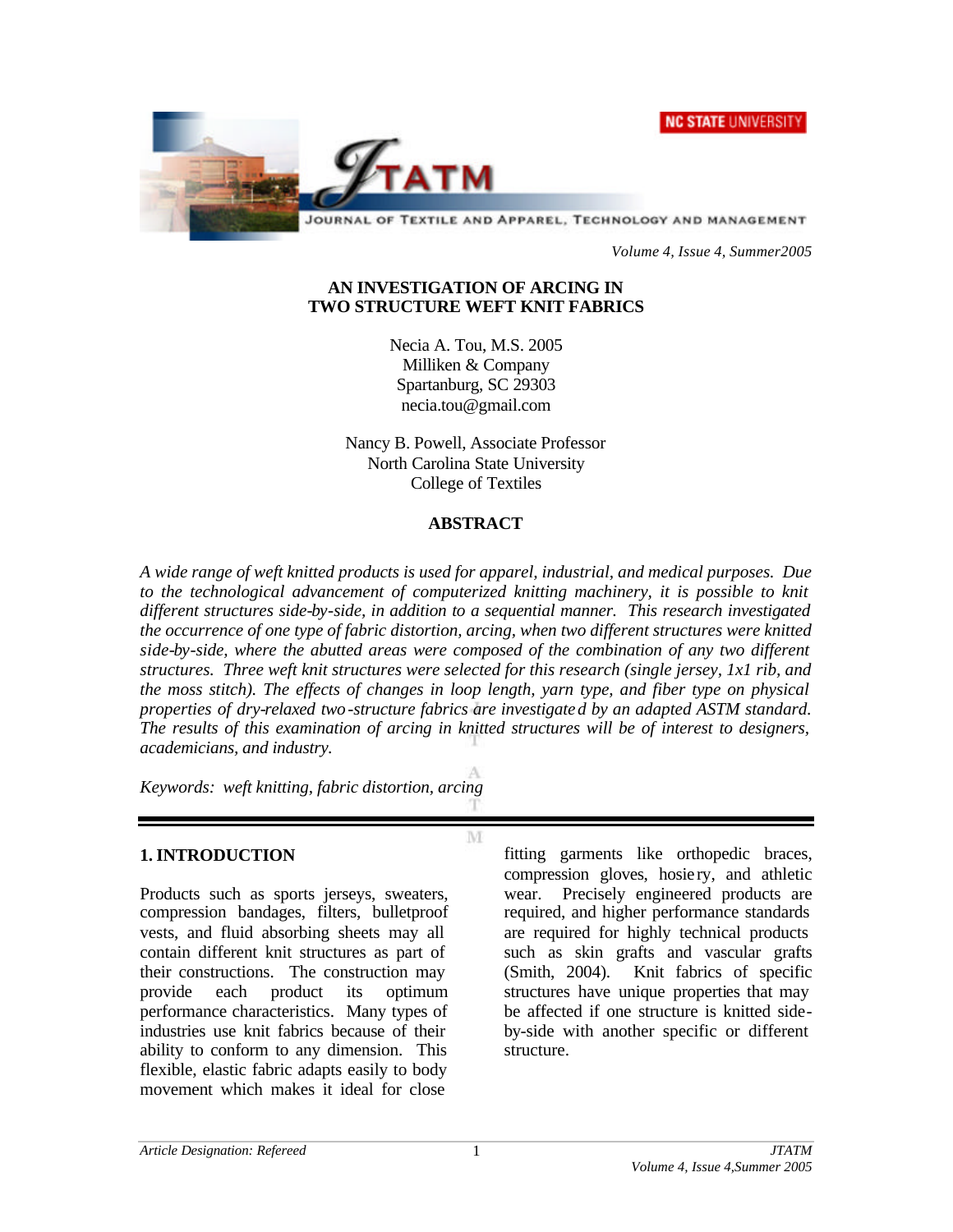In this context there has been minimal research investigating structures that are joined side-by-side, rather than in a sequential manner in terms of the precise relationships that exist between them. Figures 1.1 illustrate two fabric positions, where the dotted line represents the area where two different structures meet, in a side-by-side and sequential manner. The wale (W) direction is vertical and course (C) direction is horizontal in both illustrations. The side-by-side arrangement was the focus of this research.



Figure 1.1: Side-by-side and sequential

The interaction of structures may cause deformation such as arcing when structures are adjoined. The degree of deformation may limit structure combinations knitted on the machine when certain aesthetics and functions are desired (Smith, 2004).

#### **Research Objective**

The objective of this research was to study structure interactions when knit structures were knitted side-by-side. In the twostructure fabrics created for this work, there were clearly two different structures present and they were not intermingled.

There were two research questions to guide this work.

- 1.) Does arcing occur when different weft knit structures are knitted side-by-side in a single fabric?
- 2.) How do loop length, structure combination, yarn type, and fiber type impact arcing??

#### **2. METHODOLOGY**

Samples were created using four different yarns and three knit structures knitted sideby-side at three different loop lengths. The amount of arcing in the samples was measured according to a method adapted from ASTM D-3882 Standard Test Method for Bow and Skew in Woven and Knitted Fabrics (ASTM D-3882, 1999).

#### **Knitting Machine**

Fabrics were knitted using a Shima Seiki SES124-S, electronically computerized, flat knitting machine. The v-bed machine provided design flexibility and necessary capabilities for this research. The machine specifications are listed in Table 2.1. After knitting, all fabrics were sorted by yarn type and stored at room temperature in separate sealed bins to prevent contamination from dust and foreign fibers. All knitting was completed before the cutting and measuring process was initiated to ensure consistent testing conditions.

Table 2.1: Machine Specifications

| Manufacturer          | Shima Seiki                |  |
|-----------------------|----------------------------|--|
| Machine Type          | <b>Computerized Flat</b>   |  |
|                       | Machine                    |  |
| Machine               | <b>SES124-S</b>            |  |
| Model                 |                            |  |
| Machine               | 7                          |  |
| Gauge                 |                            |  |
|                       |                            |  |
| Type of               | Latch needle with transfer |  |
| <b>Needles</b>        | clip                       |  |
| <b>Knitting Speed</b> | 0.73 meters/second         |  |
| Minimum               | 2 (acrylic, polyester,     |  |
| Yarns Fed             | polypropylene)             |  |
| Maximum               | $4$ (wool)                 |  |
| Yarns Fed             |                            |  |
| <b>Full Bed</b>       | 47 inches (119.38 cm)      |  |
| Width                 |                            |  |
| Knitting              | 45.6 inches (115.8 cm) or  |  |
| Width                 | 320 needles                |  |

## **Loop Length**

Knitters have the option to set the tightness of knitting by varying the loop length. Knit fabrics can be knitted loosely or tightly, but normally are knitted somewhere around the

J T.

 $\Lambda$ m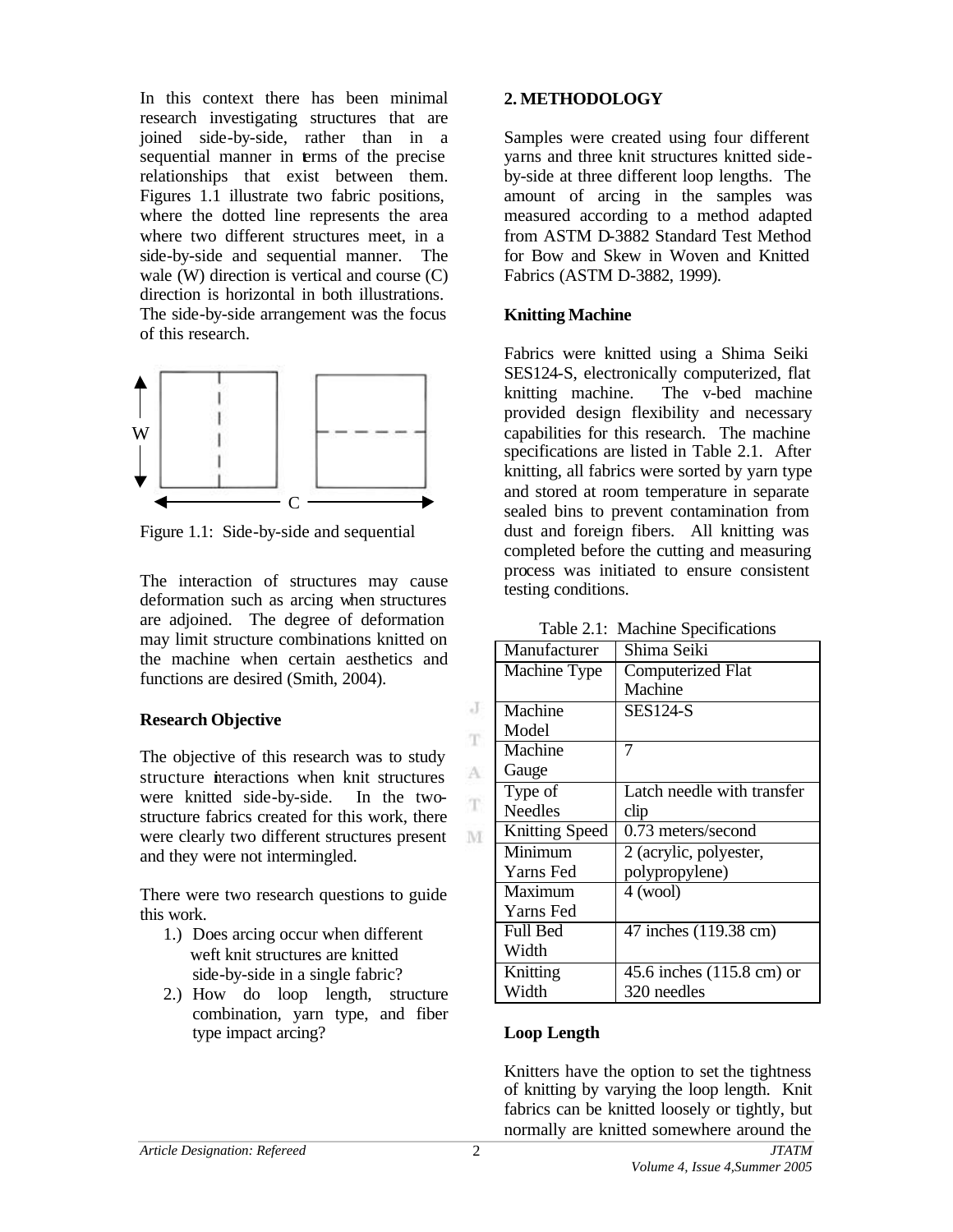middle tightness depending on the end use of the product and the desired aesthetics. For example, hosiery should be knit tight enough to form fit the body and remain taut during movement and extended wear, but loose enough for comfort and appropriate fit. The fabric dimensions depend on the tightness of the fabric. In fabrics knitted with the same loop length, the fabric dimensions vary with the count of the yarn (Hepworth, 1982). Loosely knitted fabrics are easily extensible and distorted; where as tightly knitted fabrics are more stable and less susceptible to distortions (Shinn, 1955).

Tight, medium, and loose loop lengths were selected for this experiment to show distinct differences in fabric tightness. The stitch cam setting on the machine for a tight loop length was 30, a medium loop length was 40, and a loose loop length was 50. The weft knit structures selected for this experiment consisted of single jersey, 1x1 rib, and moss stitch. Each of these structures was combined to create the following two-structure fabrics: single jersey/1x1 rib, single jersey/moss, and 1x1 rib/moss.

## **Negative Feed**

Negative feed was used to control loop length and to get the loop change as equal as possible between tight and medium loop lengths and between medium and loose loop lengths. This feeding system was used to draw the necessary amount of yarn to produce the two-structure fabric rather than pre-metering the amount of yarn because loop differences between two different knit structures in addition to tightness settings were difficult to predict (Smith, 2004). In observing fabric distortion, using such a loop length approach, it was expected that it would be possible to predict how the fabric would lie in one-structure fabrics, and also predict how one structure would influence another structure in two-structure fabrics.

## **Yarn**

Four specific yarns were chosen for this experiment due to their individual characteristics (Table 2.2). The yarns varied in terms of fiber content, fiber type (staple or filament), and yarn size. The total denier of each yarn was matched as closely as possible. In this experiment, the denier range of 1200 to 1328 was used to produce fabric in three variations of tight, medium, and loosely knit fabrics.

Table 2.2: Yarn Specifications

| Fiber Type    | Yarn Type       | Denier |
|---------------|-----------------|--------|
| Acrylic       | Spun            | 1328   |
| Wool          | Spun            | 1328   |
| Polypropylene | Filament        | 1300   |
| Polyester     | <b>Filament</b> | 1200   |

## **Knit Structures**

Three weft knit structures were chosen for this experiment: single jersey, 1x1 rib, and the moss stitch. Single jersey is a common structure that is used extensively because it has a high production rate and is relatively inexpensive to produce (Smith, 2004), but it is easily distorted due to its simplicity and inherent spirality and skew (Lau, 1995). Skew is introduced during the knitting process when courses do not knit horizontally, but rather on an incline (Smith, 1983a).

The 1x1 rib is a common structure, normally used for trim or in the body portion of garments (Hatch, 1993). It is a rather unstable fabric and has tremendous widthwise extensibility. The 1x1 rib is the simplest and most unstable rib fabric, more easily distorted than single jersey especially in the width (Smith, 1983b).

A more stabilized purl, i.e. the moss stitch, was chosen for this experiment due to its balance and rigidity compared to the plain purl structure (Spencer, 2001). Plain purl is extensible lengthwise (Hatch, 1993), but the moss stitch structure is one of the most stable purl fabrics both lengthwise and widthwise. The moss stitch was selected to be the controlling, stable structure in this experiment.

 $\cdot$ T

A

T M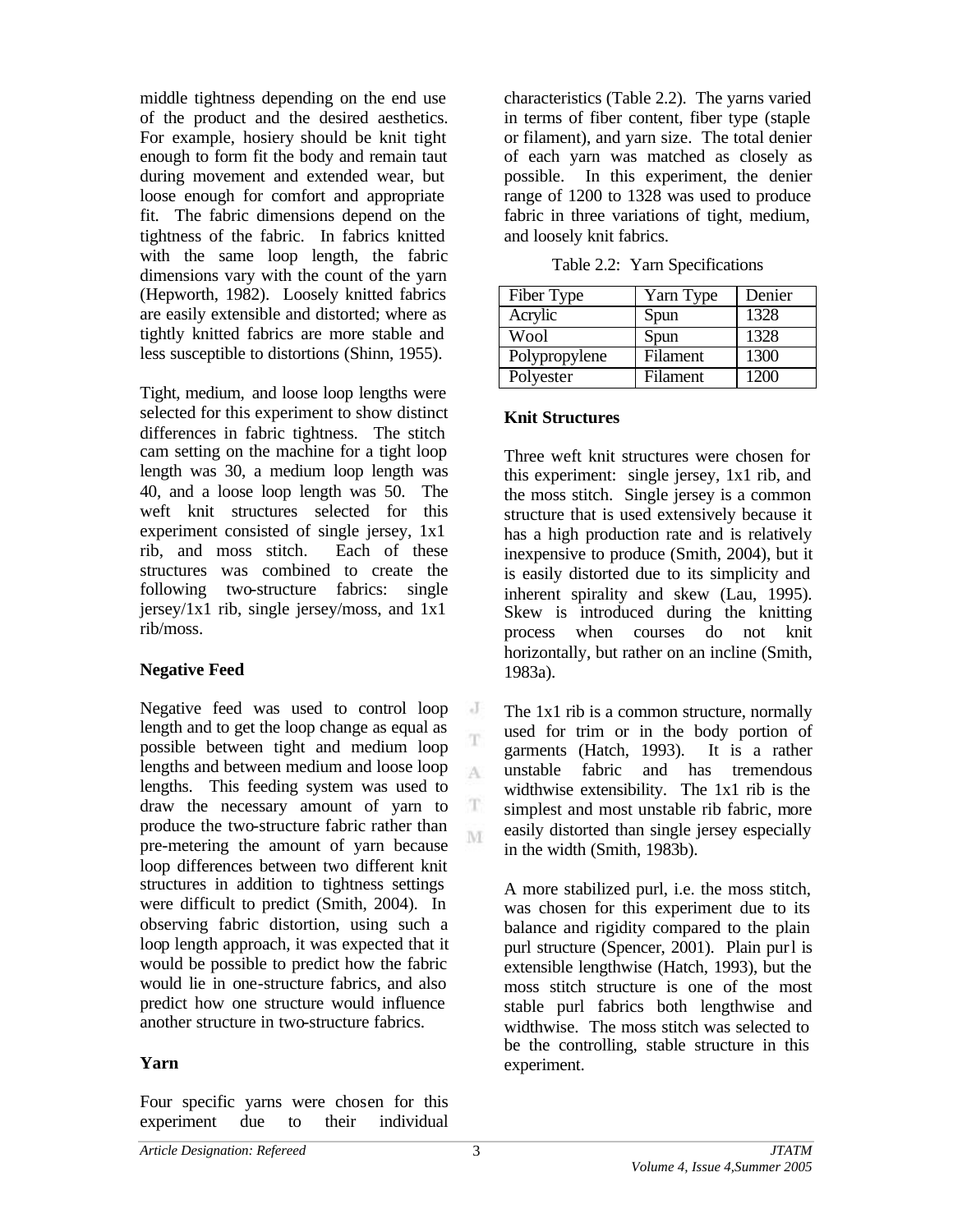## **Dry Relaxed State**

The fabrics were conditioned and measured in the dry relaxed state in the Digital Design Lab at North Carolina State University. Conditions in the lab were at average room temperature  $68-77^{\circ}F$  (20-25°C), 20-25% relative humidity.

## **Fabric Cutting**

For each yarn type, 20 samples were cut from each fabric tightness for each structure combination with the exception of the polypropylene fabric from which a minimum of 12 samples were cut based on the availability of the fabric. Twenty samples were selected to ensure an adequate number of samples for purposes of statistical analysis. Samples were cut so that the combination line (the line where the two structures join) was centered in the sample.

## **Arc Measurements and Calculations**

The ASTM D-3882 Standard Test Method for Bow and Skew in Woven and Knitted Fabrics was used as a guide to develop a method in measuring arc in the knit fabric samples. This ASTM standard focuses on measuring bow, the bending of courses; however, the focus of this research is on the bending of wales and is referred to as *arcing*. The test method was also modified to accommodate a smaller sample size rather than using rolls or bolts of fabric.

There are two measurements required for this test method, arc distance and baseline distance. The baseline distance was measured along the line where two structures meet (point A to point B) from one edge of the fabric to the other. The arc distance (C) is measured perpendicular to the baseline distance at the maximum arc point. The fabric samples were consistently positioned with the arc towards the left (Figure 2.1). In the figures, wales appear vertically and courses appear horizontally.



Arc distance and baseline distance were measured one time for each sample as shown in Figure 2.2. The distance between the two edges was measured to the nearest 1/16 inch (1mm) with a twelve inch metal ruler and was recorded as the baseline distance. The greatest distance perpendicular from the baseline to the combination line was measured to the nearest 1/16 of an inch (1mm) and was recorded as the arc distance.



Figure 2.2: Sample measurements

- Black outline  $=$  dry relaxed state of the sample.
- Black dotted line  $=$  line where two structures join.
- Red lines = straight measured lengths.

J

T

A

T.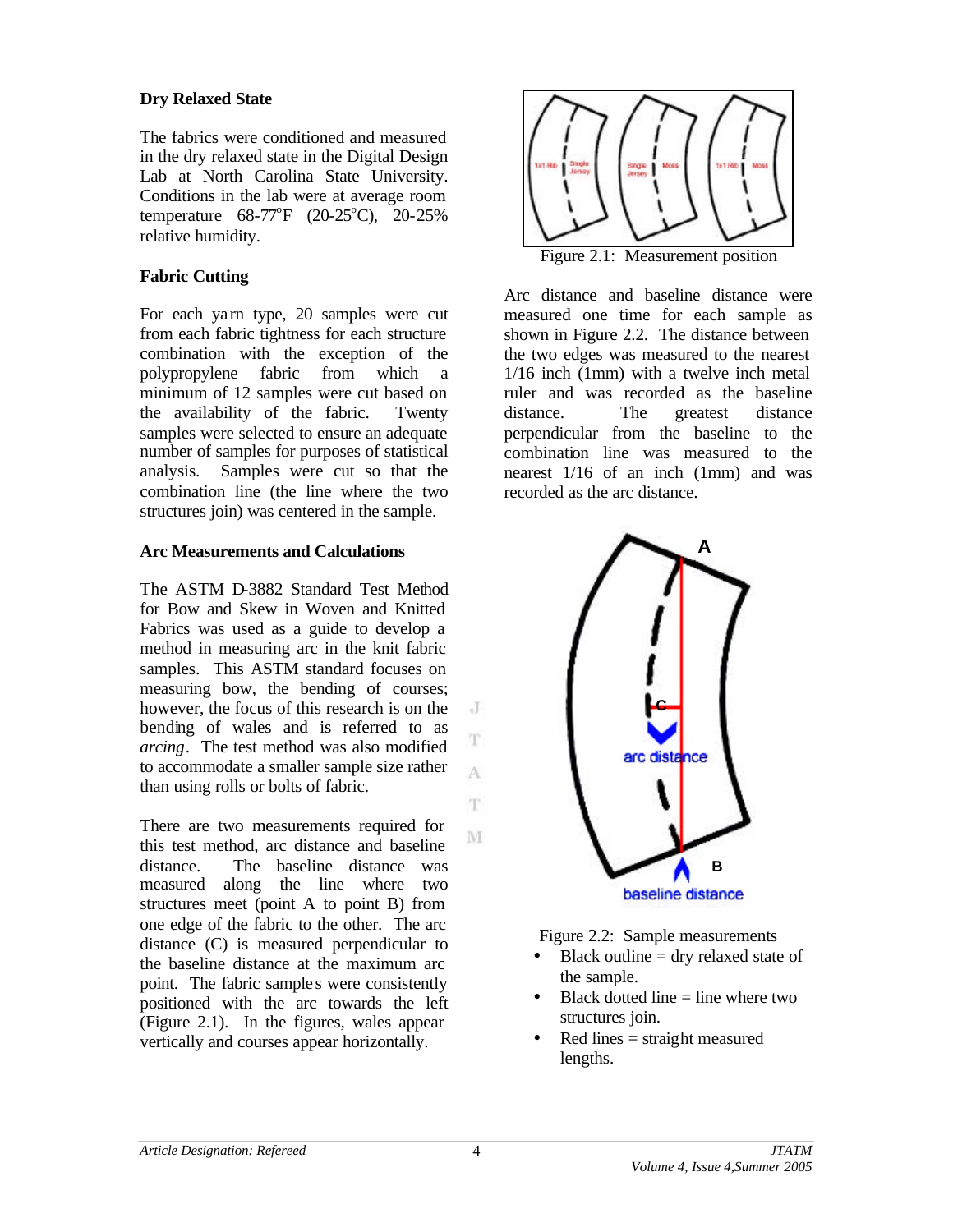The arc distance was divided by baseline distance for each measurement and these values were averaged. Once the averages were determined, the overall percent curvature was calculated using the formula (ASTM D-3882, 1999) for each fabric combination:

#### % curvature

$$
= \frac{\text{average arc distance}}{\text{average baseline distance}}
$$
 x 100

## **Statistical Analysis**

A series of t-tests were conducted to determine whether significant differences in arcing existed among two-structure knit fabrics that varied in loop length, structure type, and yarn type. This inference test compares mean arcing values for samples from two populations (Inferences, 2004). Both null and alternative hypotheses were developed as a foundation for the statistical analysis. An alpha level of .05 was used for all statistical tests.

## **3. RESULTS AND DISCUSSION**

This section summarizes the hypotheses test results in comparing two-structure knit fabrics of different loop lengths, structure combination, and fabrics made from spun and filament yarns and their influences on arc. A clearer understanding of the relationship between fabric properties and arcing was determined when t-test results were analyzed. In this section, although the t-test was conducted for all hypotheses, the ones that were most significant are discussed.

## **The Effect of Loop Length on Arc**

- $H1b<sub>0</sub>$ : There is no significant difference in arcing between the tight and loosely knit fabrics.
- $H1b_1$ : There is a significant difference in arcing between the tight and loosely knit fabrics.

Tightly knit fabric  $(M = .034093, SD =$ .027676) and loosely knit fabric  $(M = .032794, SD = .025337), t(451) =$ .526203, p = .599006 had similar arcing values. Test results failed to support rejecting the null hypothesis, and it was concluded that there was no significant difference in arcing between tight and loosely knit fabric.

Although hypothesis test results of  $1b<sub>0</sub>$ indicated that there was no significant difference between tight and loosely knit fabric (Figure 3.1), on an average, all tightnesses arced around 30%. In tightly knit fabric, short loops have limited space to move in order to compensate the distortion from neighboring structures. Therefore, the only outlet for distortion was through the bending of wales that caused the fabric to arc. The loosely knit fabric exhibited similar arcing percentages because distortion is more susceptible in loosely constructed fabric due to easily distorted loops. The neighboring structures were able to compensate for distortions from the other structure.



Curvature

## **The Effect of Two-Structure Fabrics on Arc**

- $H2c_0$ : This is no significant difference in arcing between the Single Jersey/Moss and the 1x1 Rib/Moss fabrics.
- $H2c_1$ : There is a significant difference in arcing between the Single Jersey/Moss and the 1x1 Rib/Moss fabrics.

 $\cdot$ 

T

A

 $\mathbf T$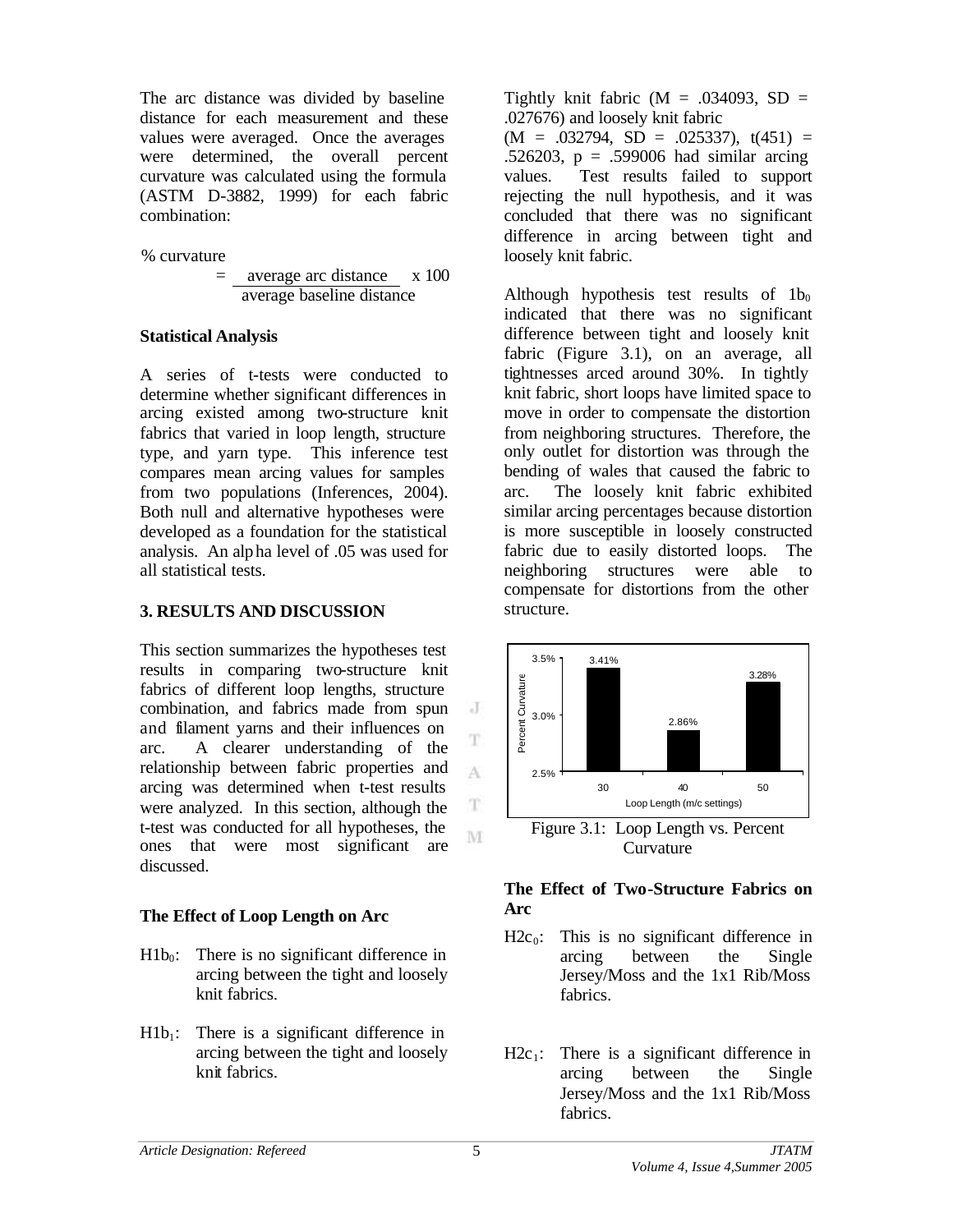Single Jersey/Moss fabric had lower arcing values  $(M = .012344, SD = .012489)$  than 1x1 Rib/Moss fabric ( $M = .052848$ , SD = .020000),  $t(383) = -26.1309$ ,  $p = .000000$ . This is significant because  $p = .05$ . Based on test results, the null hypothesis was rejected. It was concluded that there was a significant difference in arcing between the Single Jersey/Moss fabric and 1x1 Rib/Moss fabric, and that the alternative hypothesis is true.

The arcing difference between the Single Jersey/Moss and the 1x1 Rib/Moss fabrics was due to the difference of structural stability in the single jersey and 1x1 rib structures (Figure 3.2). The instability of the 1x1 rib resulted from the ability to easily extend in width due to alternating front and back wales. Single jersey created less arcing because it consisted of all face loops, which limited extensibility and resisted distortion from the moss structure. In the 1x1 Rib/Moss fabric, the 1x1 rib was the unstable structure. When it was knitted beside the moss, a greater amount of arcing occurred than the Single Jersey/Moss fabric because the 1x1 rib structure was less stable than the single jersey structure.



Figure 3.2: Two-Structure Fabric vs. Percent Curvature

## **The Effect of Spun and Filament Yarns on Arc**

The yarns used to knit fabric samples were of different deniers. These yarn images are consistent to one another with regard to scale (Figure 3.3).



samples

- $H3<sub>0</sub>$ : There is no significant difference in arcing between two-structure fabrics made from spun and two-structure fabrics made from filament yarns.
- $H3<sub>1</sub>$ : There is a significant difference in arcing between two-structure fabrics made from spun and two-structure fabrics made from filament yarns.

Two-structure fabrics made from spun yarn had higher arcing values ( $M = .037087$ , SD = .025337) than two-structure fabrics made from filament yarn  $(M = .026204, SD =$ .024248),  $t(697) = 5.79968$ ,  $p = .000000$ . This is significant because  $p = .05$ . Based on test results, the null hypothesis was rejected. It was concluded that there was a significant difference in arcing between the two-structure fabrics made from spun yarn and from filament yarn, and that the alternative hypothesis is true.

 $\rm J$ 

T

A T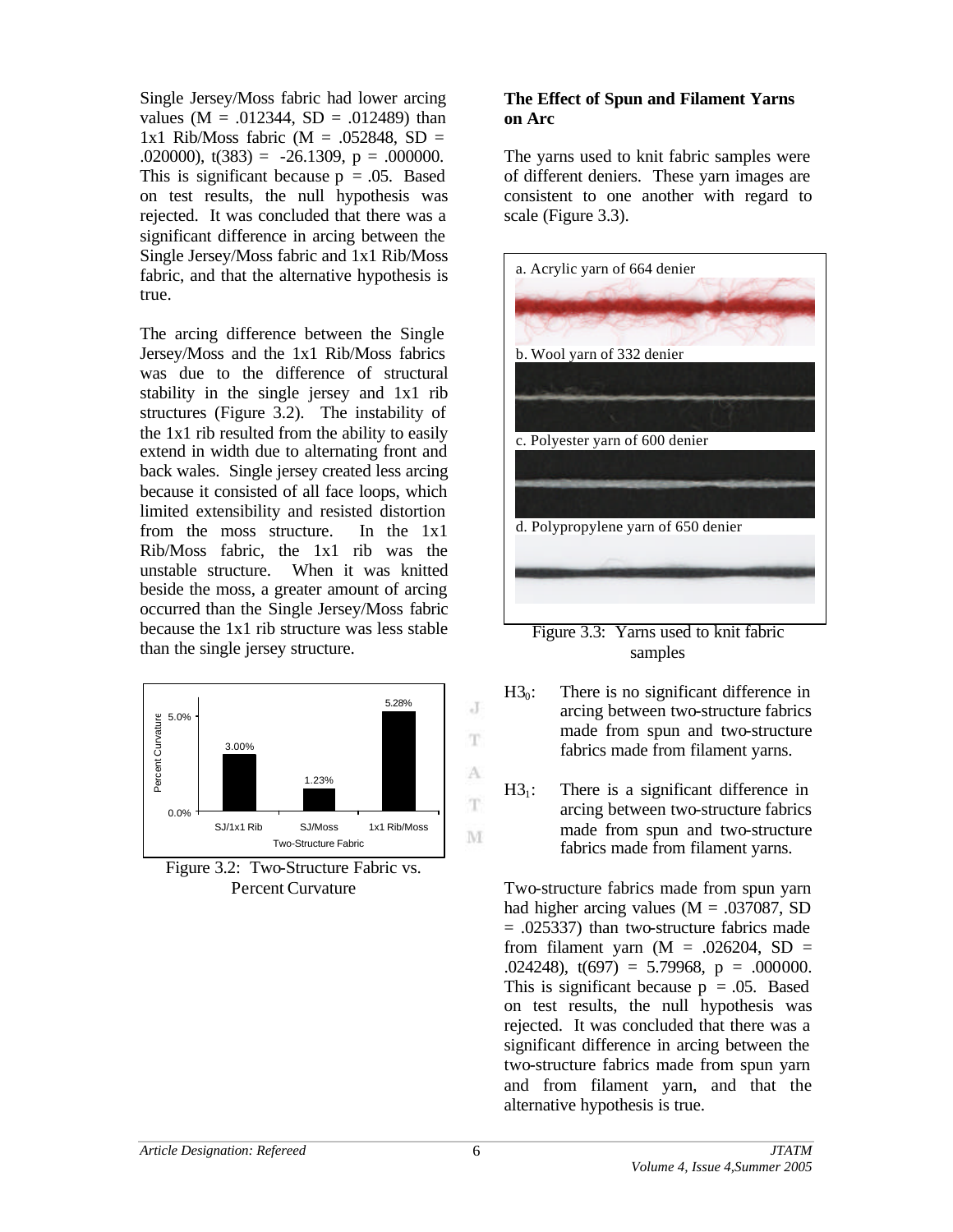The two-structure knits made of spun yarns exhibited higher arcing percentages than those made of filament yarns (Figure 3.4). This could be due to the spirality influences as well as fiber density. Spun yarns were characterized by low fiber density, which influenced more arcing. The lighter weight, in addition to high volume and bulk, resulted in higher arcing percentages because loops had limited space to move around. This prevented a neighboring structure from compensating for distortion imposed by the other structure resulting in bending of wales, thus arcing. Two-structure knits made of filament yarns exhibited lower arcing percentages because they were less voluminous. The loops had more space to move around, which allowed a neighboring structure to compensate for distortions imposed by the other structure resulting in less arcing.



Figure 3.4: Yarn Type vs. Percent Curvature

#### **The Effect Fiber Content in Spun Yarns: Acrylic and Wool**

- $H4<sub>0</sub>$ : There is no significant difference in arcing between two-structure fabrics made from acrylic and two-structure fabrics made from wool yarns.
- $H4_1$ : There is a significant difference in arcing between two-structure fabrics made from acrylic and two-structure fabrics made from wool yarns.

Two-structure fabrics made from acrylic yarn ( $M = .038243$ ,  $SD = .027784$ ) and twostructure fabrics made from wool yarn  $(M =$ .035931,  $SD = .022649$ ,  $t(344) = .864793$ , p

= .387754 had similar arcing values. Test results failed to support rejecting the null hypothesis, and it was concluded that there was no significant difference in arcing between two-structure fabrics made from acrylic yarn and from wool yarn (Figure  $3.5$ ).



Figure 3.5: Fiber Type vs. Percent Curvature

The spun yarns, acrylic and wool had the same denier  $= 1328$  as well as similar fiber densities, 1.12 and 1.15 respectively. This similarity in denier and fiber density resulted in similar influences on arcing. Both yarns had bulk and volume, which made the fabric more rigid. Two-structure fabrics made from bulky yarn contained less open space for loops to move because the yarn volume occupied that space. Therefore, the rigid fabric prevented the neighboring structure from compensating for distortions from the other structure.

#### **The Effect of Filament Yarns: Polyester and Polypropylene**

- $H5<sub>0</sub>$ : There is no significant difference in arcing between two-structure fabrics made from polyester and twostructure fabrics made from polypropylene yarns.
- $H5<sub>1</sub>$ : There is a significant difference in arcing between two-structure fabrics made from polyester and twostructure fabrics made from polypropylene yarns.

J T.

A

T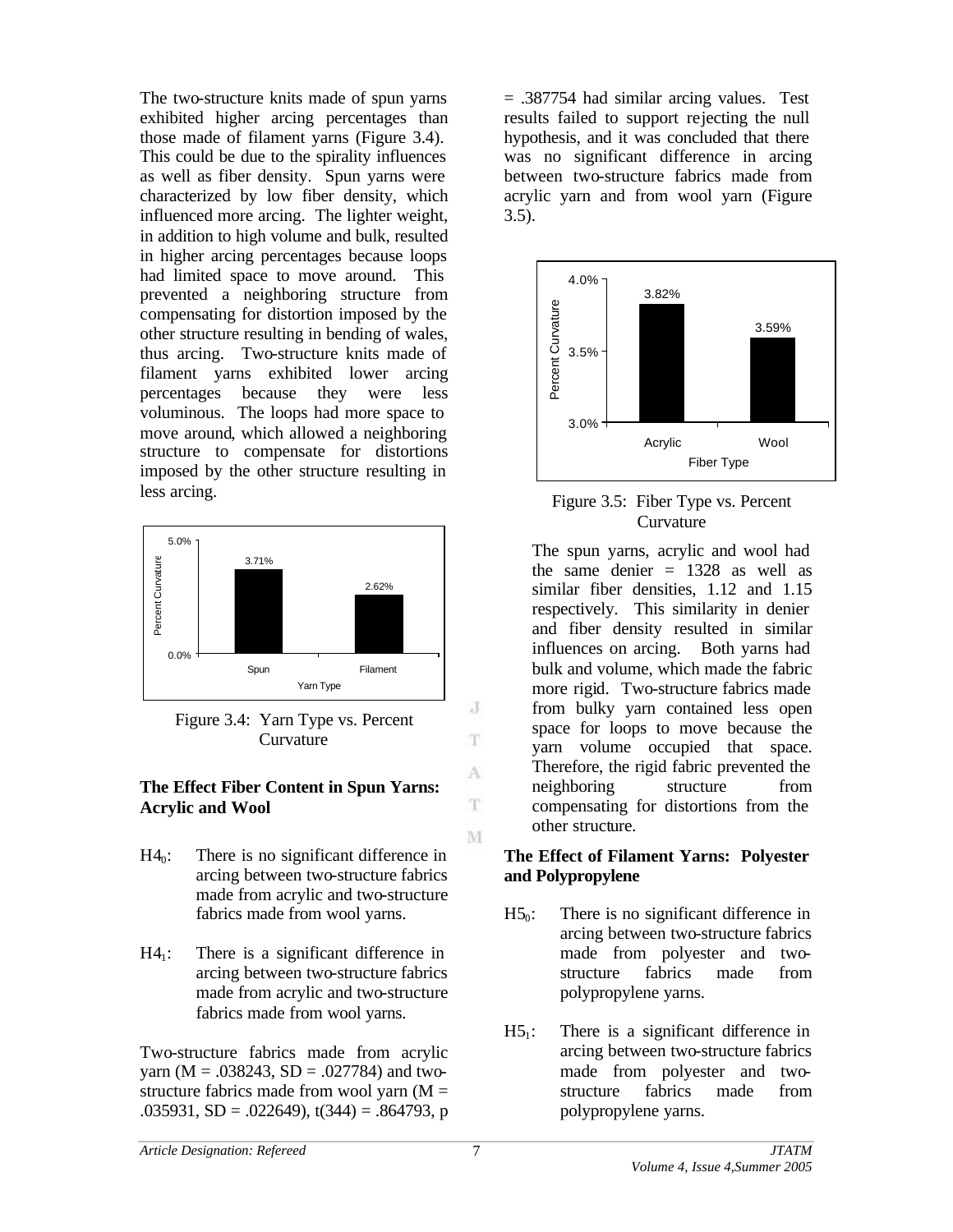Two-structure fabrics made from polyester yarn ( $M = .025510$ ,  $SD = .020273$ ) and twostructure fabrics made from polypropylene yarn (M = .026989, SD = .028142),  $t(283)$  =  $-.548472$ ,  $p = .583800$  had similar arcing values. Test results failed to support rejecting the null hypothesis, and it was concluded that there was no significant difference in arcing between two-structure fabrics made from polyester yarn and from polypropylene yarn (Figure 3.6).

The denier of polypropylene (1300 den, 288 filaments) was greater than polyester (1200 den, 136 filaments) while the fiber density of polypropylene (0.9) was lower than polyester (1.23). The relationship between fiber density and denier of these yarns has balanced each other out in terms of filament count. Therefore, the relationship between fiber densities and denier may have contributed to similar influences on arcing in two-structure fabrics.



The results indicated that arcing occurred when two different structures were knitted side-by-side and arcing was effected by the combination of loop length and specific structures. Fabric arcing was also influenced by yarn type and fiber density in relation to filament count.

#### **4. CONCLUSIONS AND FUTURE RESEARCH**

#### **Effects of Loop Length on Arc**

All fabric tightnesses exhibited arcing, it was determined that fabrics knit tightly and loosely were more susceptible to arcing. Less arcing occurred in the medium fabric compared to tightly and loosely knit fabrics.

#### **Effects of Structure Interactions on Arc**

Arcing occurred when two different structures were knitted side-by-side. Arcing was affected by the combination of specific structures and structural stability contributed highly to the amount of arcing. The most arcing occurred in the 1x1 Rib/Moss fabric because the 1x1 rib was the most easily distorted structure compared to single jersey and the moss stitch. An average amount of arcing occurred in the Single Jersey/1x1 Rib fabric because the difference of structural stability between structures was not significant. The least amount of arcing occurred in the Single Jersey/Moss fabric because the moss fabric maintained stability with little or no distortion to the single jersey.

#### **Effects of Yarn Type on Arc**

It was concluded that the spun yarns (acrylic and wool) produced more arcing than the filament yarns (polyester and polypropylene) in two-structure fabrics. In comparing the fiber types of acrylic and wool yarns, it was determined that these spun yarns had similar influences on arcing in two-structure fabrics. In comparison of polyester and polypropylene fibers, it was determined that these filament yarns had similar influences on arcing in two-structure fabrics.

The research performed in this study provided the method in measuring arcing and identified the occurrence of arcing when two different structures were knitted sideby-side. Given that this research was an overview of a new approach there are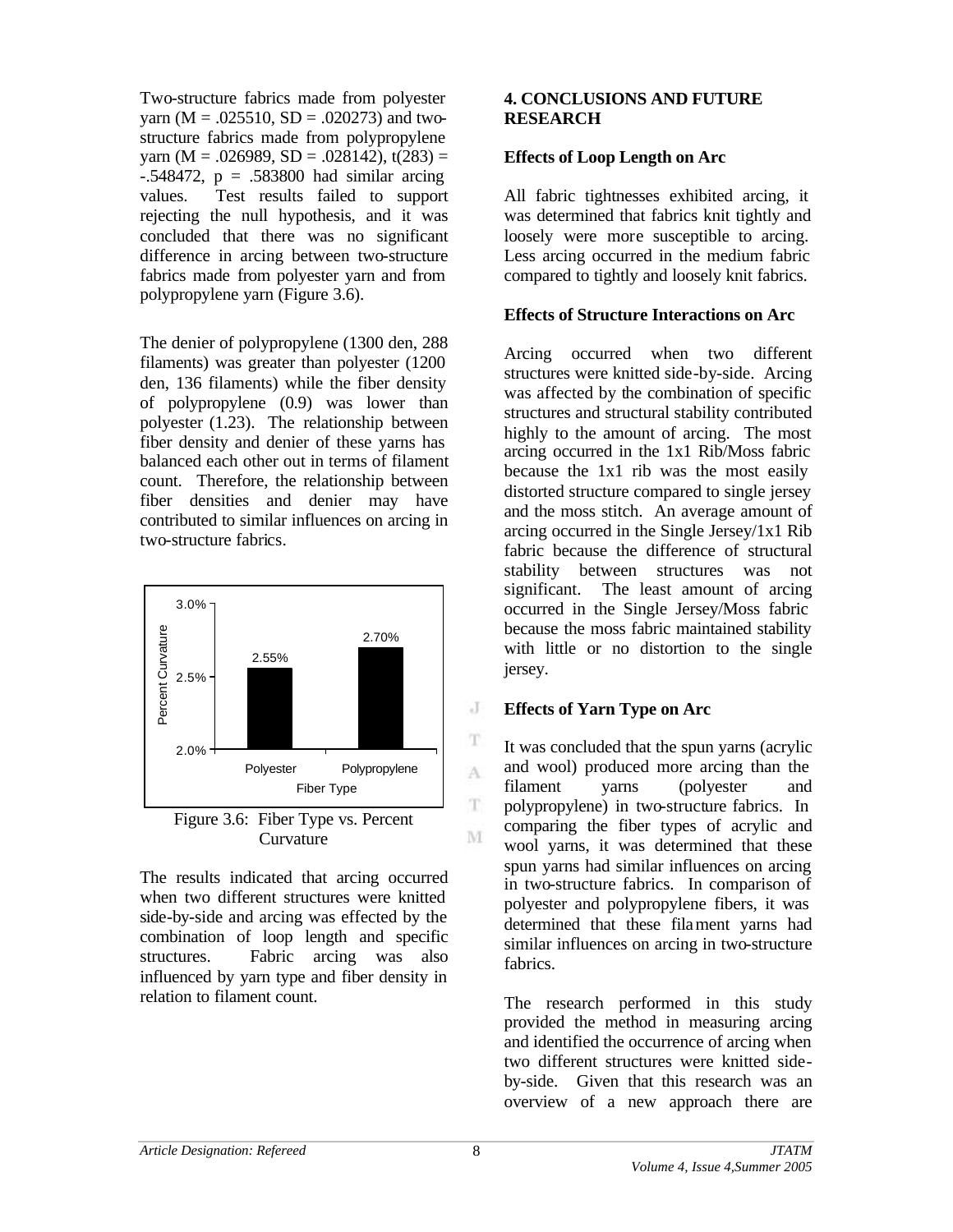several recommendations for future research.

## **Sequential and Side -by-Side**

Distortions occur when different structures are knitted side-by-side. Recommendations to combine sequential and side-by-side knitting as in a checkerboard layout to test arcing/buckling/distortion may reveal additional influences on distortion.

# **Different Size Sample**

During the cutting process, it was observed that sample size influenced the amount of arcing. The fabrics with short baseline distances created less arcing. A longer baseline distance produced more arcing, but there was a maximum point at which the amount of arcing evened out. Future studies could investigate the influence of sample size on arc. Different size samples could be used to determine the effects on arcing.

# **Fabric Deformation**

Arcing was the only deformation analyzed in this research. It was observed that buckling, where the plane of the fabric is affected, was more evident and pronounced in tightly knit fabrics versus loosely knit fabrics. In addition, the buckling observed in this study created an aesthetically pleasing effect, which represented rouching or ruffling techniques. Further studies on fabric buckling and possibly the relationship with knitted textile design could be undertaken.

# **Yarn Denier and Diameter**

The yarns used in this experiment were not of equal deniers; further research could include yarns of equal deniers so fabrics can be readily compared to each other. The yarn diameter of each yarn varied accordingly to construction and fiber characteristics. Yarn testing can reveal the relationship between yarn characteristics and arcing. Further studies that incorporate yarn testing and their effects on the relaxed state of fabric are suggested.

## **Stability**

Three basic structures: single jersey, 1x1 rib, and moss stitch were used in this experiment to demonstrate how the stability of each structure influenced the amount arcing. More complex knit structures of various stability levels are suggested for future research.

# **Testing Conditions**

Fabrics were conditioned in an uncontrolled environment under the circumstances of the location of the knitting machine. Future conditioning of fabric samples under standard testing conditions  $21^{\circ}$ C, 65% relative humidity is suggested to eliminate any discrepancies related to testing conditions and its effects on fabric relaxation.

# **Relaxed States**

The fabrics were dry-relaxed in this experiment; therefore analyzing the fabrics in this state does not clearly reveal how the fabric will perform in use. Washing and drying the fabrics to achieve the wet or fully-relaxed state will better emulate consumer laundering instructions as well as performance standards.

# **Textile Design**

Arcing can be used to create volume and form in knitted fabrics to imitate ruffling or rouching effects without creating seams. For example, rouching is a technique of gathering fabric, which produces a rippling effect and may be used to create fullness in the bust area. Arcing may produce similar effects when a compact structure (stable) is knitted with an extensible structure (unstable).

J T

 $\Lambda$ 

 $_{\rm T}$ M